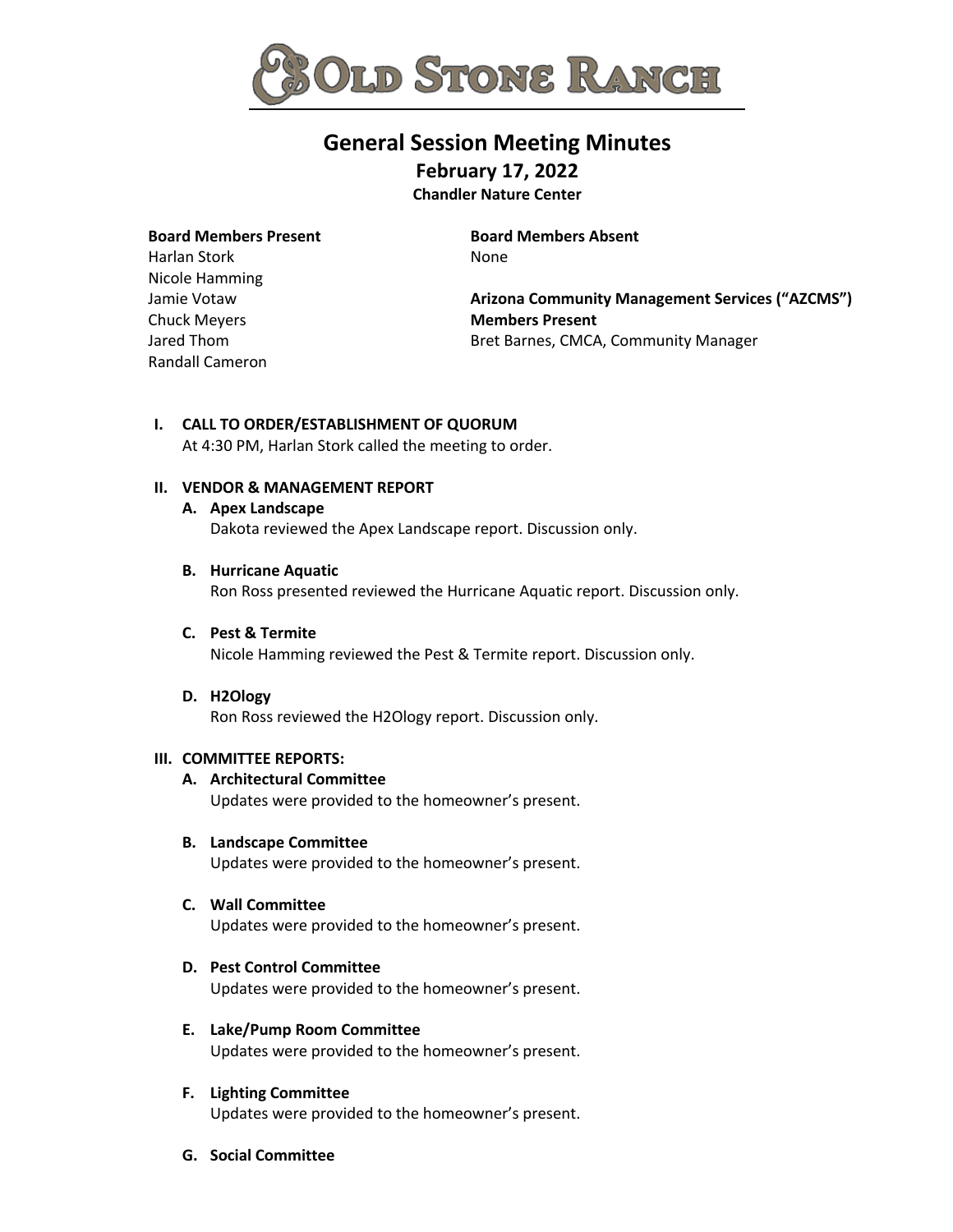Updates were provided to the homeowner's present.

#### **H. Finance Committee**

Updates were provided to the homeowner's present.

# **IV. MEETING MINUTES:**

**A. January 20, 2022**

**A motion was made by Harlan Stork to approve the January 20, 2022 meeting minutes. Nicole Hamming seconded. Motion carried – 6:0.**

# **V. FINANCIAL REPORT:**

# **A. December 2021**

This item was tabled as the financials are being revised by the AZCMS Accounting Manager, Kathy Marin.

# **VI. CONTINUED BUSINESS:**

- **A. Entrance Monument Rehabilitation Progress**
- **B. Wall Painting**
- **C. View Fence Repair/Painting**

**A motion was made by Chuck Meyers to approve the proposals for items A, B, and C in the amount of \$156,617.00. Nicole Hamming seconded. Motion carried – 6:0.**

#### **D. Fine Policy Mailer**

Bret Barnes is to prepare the mailing for the revised Fine Policy that was approved at the November 2021 Board of Directors Meeting. The policy will go into effect in mid-April.

# **VII. NEW BUSINESS:**

# **A. Vendor Service Contract Renewals**

The contract renewals will be reviewed for approval at the March Board of Directors Meeting.

#### **B. Baseline Enforcement Tour**

Chuck Meyers and Bret Barnes conducted a base line enforcement tour to address outstanding compliance issues in the community.

#### **C. Landscape Refurbishment Plan – Phase I**

**A motion was made by Jaime Votaw to approve the proposals from Apex for Phase I in the amount of \$105,912.16. Harlan Stork seconded. Motion carried – 6:0.**

The items included in the proposals were pre/post emergent spraying, granite replenishment, tree/shrub replenishment, and dead shrub removal.

#### **D. Meeting Signage**

The new signs were approved by the Board of Directors and placed out prior to the meeting. Apex will see if they have room to store the signs since they will be responsible for placing them out and picking them up.

#### **E. OSR Website Update**

**A motion was made by Nicole Hamming to pursue transferring the HOA site and to put together a transition plan. Chuck Meyers seconded. Motion carried – 6:0.**